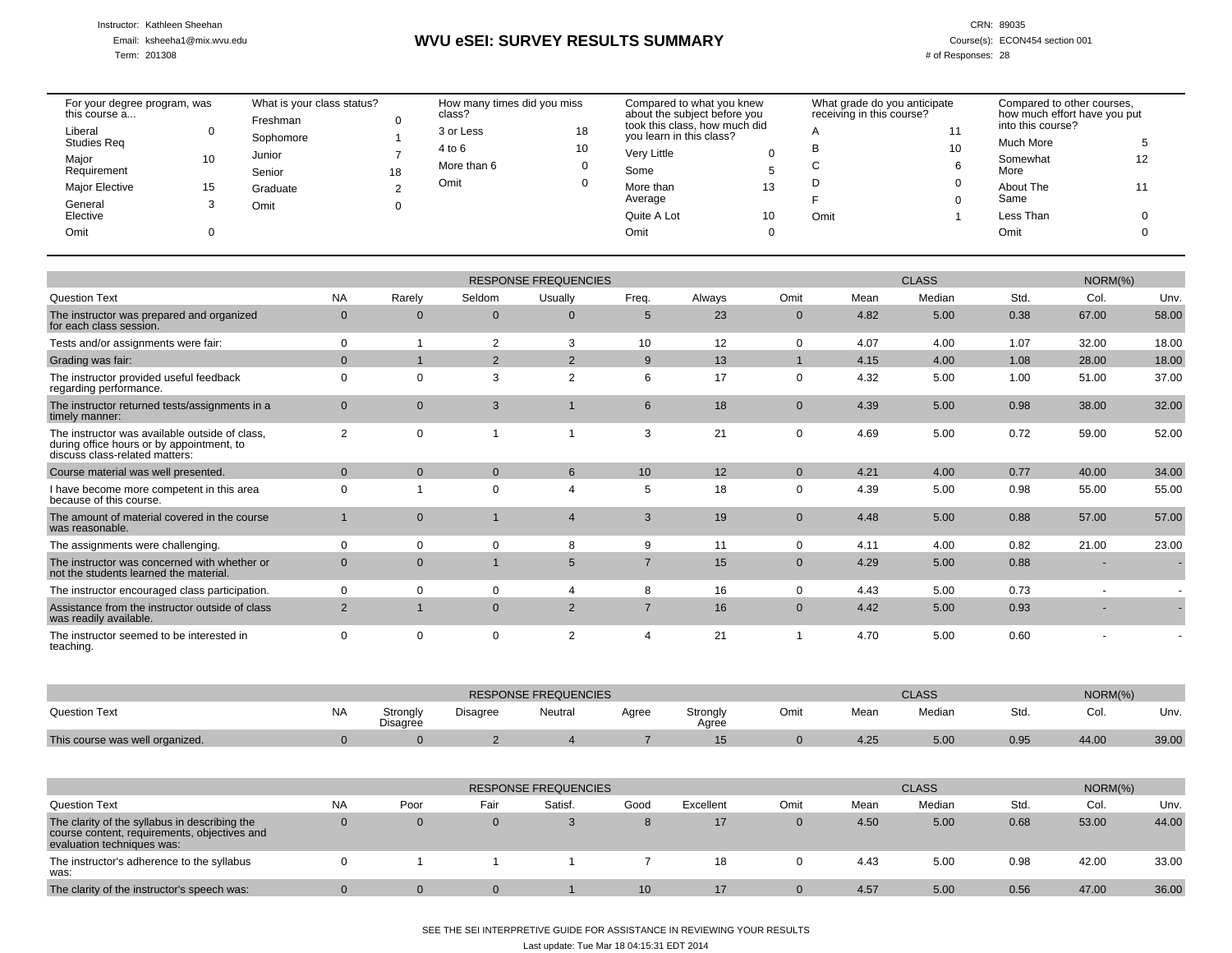Instructor: Kathleen Sheehan

## Email: ksheeha1@mix.wvu.edu

Term: 201308

### **WVU eSEI: SURVEY RESULTS SUMMARY**

#### CRN: 89035 Course(s): ECON454 section 001# of Responses: 28

|                                                                                                                                                                     |           |      |      | <b>RESPONSE FREQUENCIES</b> |      | $NORM(\% )$ |             |      |        |      |       |       |
|---------------------------------------------------------------------------------------------------------------------------------------------------------------------|-----------|------|------|-----------------------------|------|-------------|-------------|------|--------|------|-------|-------|
| <b>Question Text</b>                                                                                                                                                | <b>NA</b> | Poor | Fair | Satisf.                     | Good | Excellent   | Omit        | Mean | Median | Std. | Col.  | Unv.  |
| The instructor's clarity and completeness in<br>answering questions was:                                                                                            | 0         |      |      |                             | 9    | 13          | $\mathbf 0$ | 4.04 | 4.00   | 1.18 | 22.00 | 17.00 |
| The instructor's teaching effectiveness was:                                                                                                                        |           |      |      |                             |      | 11          | 0           | 3.96 | 4.00   | 1.02 | 30.00 | 18.00 |
| Considering the course objects, organization,<br>quality of materials, class presentations,<br>tests, course policies, etc., my overall rating<br>of the course is: |           |      |      | 3                           | 11   | 9           | 0           | 3.82 | 4.00   | 1.14 | 24.00 | 16.00 |
| Overall, my learning in this course was:                                                                                                                            |           |      |      |                             |      | 13          | 0           | 4.14 | 4.00   | 0.99 | 42.00 | 32.00 |